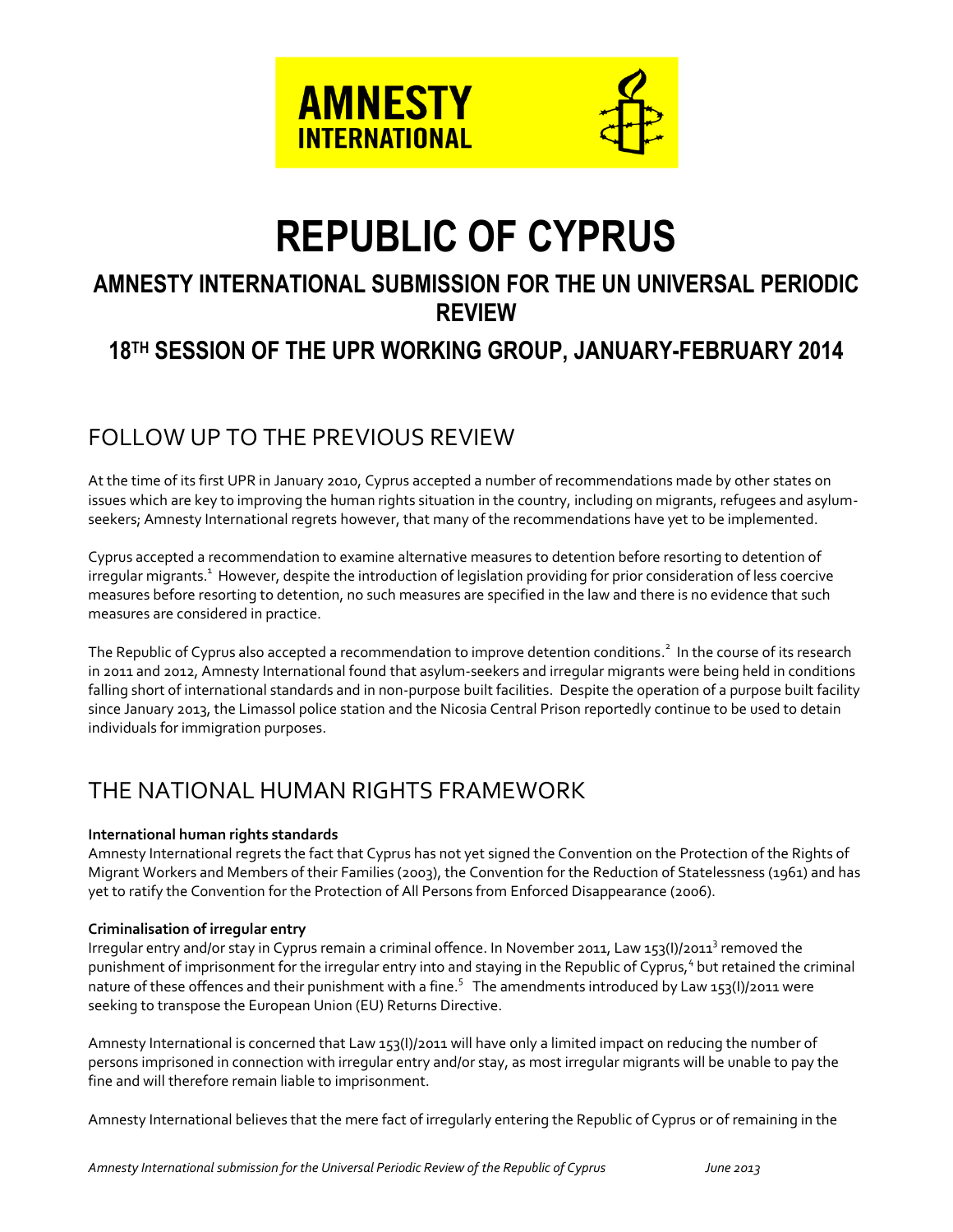country should not attract criminal sanctions and should be treated purely as an administrative offence.

#### **Detention of irregular migrants: Examination of less coercive measures, length of detention and safeguards against unlawful detention**

Amnesty International is concerned that despite Law 153 (I)/2011 providing for prior examination of less coercive measures before resorting to detention, no such measures are specified in the law.

Law 153(I)/2011 sets the maximum length of detention pending deportation at six months, with the possibility of extending it for a further 12 months in certain circumstances.<sup>6</sup> It also provides that detention shall be as short as possible and only maintained as long as removal arrangements are in progress and carried out with due diligence.<sup>7</sup> Amnesty International cautions that, although permissible under EU legislation, detaining someone solely for immigration purposes for up to 18 months is incompatible with the right to liberty as recognized in the European Convention on Human Rights and in other international human rights instruments to which Cyprus is a party.

Amnesty International is seriously concerned by the failure of Law 153 (I)/2011 to provide an automatic judicial review of the administrative orders to detain, especially in cases of prolonged detention, and considers that the procedural safeguards in Law 153 (I)/2011 fall short of international and regional standard, including the EU Returns Directive.

Currently, national legislation provides two avenues for challenging the lawfulness of a detention solely for immigration purposes before the Supreme Court. Law 153 (I)/2011 provides for a challenge under Article 146 of the Constitution that if successful results in the annulment of the detention order and for a habeas corpus application under Article 155.4 of the Constitution challenging the lawfulness of detention on length grounds.<sup>8</sup>

In addition, according to national legislation the Minister of Interior reviews immigration detention orders either on his/her own initiative every two months, or at a reasonable time following an application by the detainee requesting such review.<sup>9</sup> The Minister is also solely responsible for any decision to prolong detention for an additional maximum period of 12 months.

Amnesty International is also concerned over the limited access that immigration detainees have to free legal assistance. The Legal Aid Law 165(I) of 2002 does not provide for free legal assistance to challenge an administration detention order. Moreover, only very few lawyers provide free services to asylum-seekers and irregular migrants wishing to challenge their detention.

### **Unaccompanied child migrants**

During missions to Cyprus in November 2011 and June 2012, Amnesty International delegates did not come across any children detained for immigration detention purposes. However, the organization is concerned that Law 153(I)/2011, reflecting the provisions of the EU Returns Directive, fails to abolish the detention of unaccompanied migrant children. It allows for unaccompanied migrant children and migrant families with children to be detained as a last resort and for the shortest possible period. It also specifies that unaccompanied migrant children, to the extent possible, will be accommodated in institutions where personnel and facilities are appropriate to the needs of minors and that the best interests of the child will be the primary consideration.<sup>10</sup>

Amnesty International believes that there should be a prohibition in law on detention of unaccompanied children solely for immigration purposes. Children and in particular unaccompanied or separated children should never be detained solely for immigration purposes given that immigration detention cannot ever be said to be in their best interests.

# THE HUMAN RIGHTS SITUATION ON THE GROUND

### **Detention of asylum-seekers**

Amnesty International is concerned over the practice of Cypriot authorities to detain certain categories of asylumseekers. Evidence collected by Amnesty International during visits in Cyprus in November 2011 and June 2012, as well as further research, shows that the main categories of asylum-seekers that are being detained are:

*Amnesty International submission for the Universal Periodic Review of the Republic of Cyprus June 2013*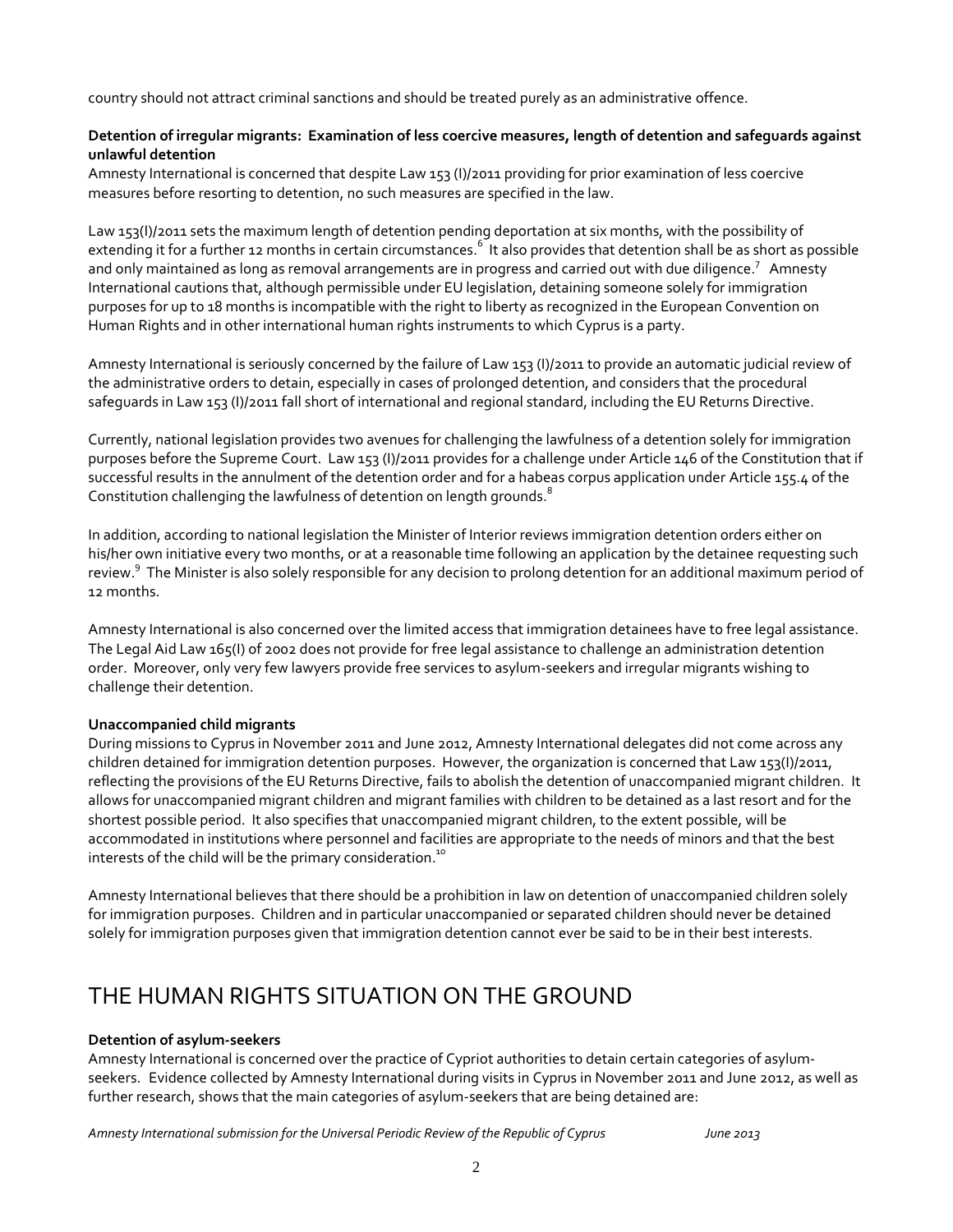- Asylum-seekers who do not file an asylum application before being arrested and detained for irregular entry or stay; the majority of such people appear to be routinely detained regardless of whether they were intending to apply for asylum.
- Asylum-seekers who had not been detained when they filed their asylum application, but who were subsequently imprisoned for minor offences but not released after serving their sentence. Instead they were transferred to facilities used for immigration purposes under administrative detention and deportation orders. Such asylum-seekers have their deportation order suspended, but remain in administrative detention during the examination of their claim, at the initial stage and on appeal.
- Asylum-seekers whose claims have been rejected at the initial stage and at appeal level, and who have subsequently been apprehended and remain in detention pending deportation even though they were awaiting a decision by the Supreme Court on their challenge against the rejection of their asylum claim. This is because an application to the Supreme Court does not automatically suspend the deportation process. Amnesty International is seriously concerned at the lack of automatic suspensive effect of the aforementioned recourses before the Supreme Court because an asylum-seeker may be forcibly returned to a place where they are at risk of human rights violations before their claims is finally determined (breach of the principle of *non-refoulement*).

Furthermore, in recent years the Cypriot authorities appear to have resorted to detaining asylum-seekers not under the provisions of the Refugee Law, but instead under those of the Aliens and Immigration Law.<sup>1</sup> In particular, certain categories of asylum-seekers are deemed by the Cypriot authorities, and by the Supreme Court case law, to be "prohibited migrants" liable to detention pending deportation. In the case of Asad Mohammed Rahal (Judgment 30 December 2004), the Supreme Court held that detention is lawful when asylum-seekers breach the provisions of the Aliens and Immigration Law (i.e. irregular entry or stay or conviction for criminal charges).

Amnesty International considers the above ruling to be inconsistent with Article 31 of the 1951 Refugee Convention which prohibits the detention of asylum-seekers based solely on their entry into or presence in the host country without authorization. The fact that asylum-seekers who are detained because of their irregular status are not usually deported until the determination of their claim at the initial stage and on appeal, indicates that the authorities do regard them as asylum-seekers whose removal should not be effected until they are found to be illegible for international protection. Therefore Amnesty International considers their detention unnecessary and unlawful.

Amnesty International also believes that asylum-seekers – who are presumed to be eligible for international protection unless and until proven otherwise, following a full, fair and effective asylum determination procedure - should not be detained, either administratively or under any immigration powers, because of their inherent vulnerability.

### **Detention of irregular migrants**

Amnesty International found evidence that irregular migrants were being routinely detained pending deportation.<sup>11</sup> Testimonies collected from detainees, lawyers, the office of the Commissioner for Administration, and NGOs appear to confirm that the Cypriot authorities do not consider less restrictive measures before resorting to detention. Rather, detention orders are routinely issued alongside deportation orders. As a result, individuals are transferred to detention facilities without any prior examination of less restrictive measures.

Amnesty International considers that there is no lawful justification for the routine detention of irregular migrants solely for immigration purposes. Such practice also breaches national law (Law 153 (I)/2011) and the EU Returns Directive which the Cypriot authorities sought to transpose by that law. According to the EU Returns Directive, "the use of detention for the purpose of removal should be limited and subject to the principle of proportionality with regards to the means used and objectives pursued. Detention is justified only to prepare the return or carry out the removal process and if the application of less coercive measures is not sufficient".

In addition, many of the detained irregular migrants interviewed by Amnesty International during their visits in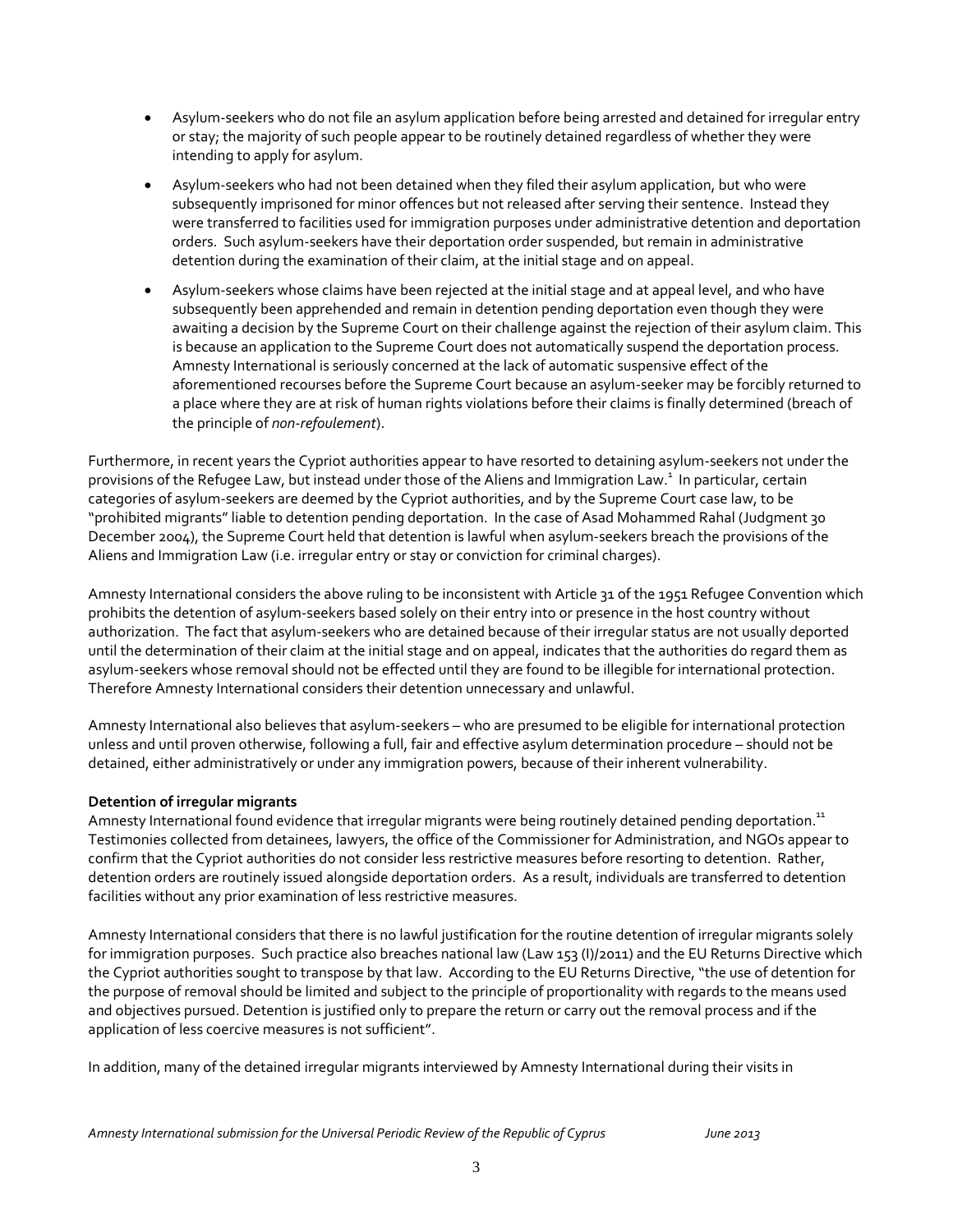November 2011 and June 2012 could not be deported because of lack of travel documents or because their deportation was suspended due to conflict in their countries (e.g. Syrian nationals). As a result, their detention appeared arbitrary and unnecessary – and therefore unlawful under both international and Cypriot law.<sup>12</sup>

In addition, during their visit, Amnesty International delegates met a number of people who had been detained for several months, some for over a year. Many of those held for immigration reasons are caught in a vicious circle. With no reasonable prospect of the authorities enforcing their removal, irregular migrants spent several months in detention after their initial arrest for irregular entry or stay, then they were released and then detained again a few months or years later for immigration reasons as they had no means of regularizing their status.

Amnesty International's delegates saw the devastating effect that prolonged and unlawful detention has on the mental and physical health of the detainees. Detainees had difficulty focusing and remembering key dates and demonstrated signs of anxiety and stress, including scars caused by self-harming. The delegates were told that in the months before their visit, some of the detainees had attempted suicide and one had died as a result.

### **Safeguards against detention**

Amnesty International has documented several cases demonstrating the failure by the police to explain to immigration detainees the reasons for their detention, the likely length and their rights while in immigration detention. Detainees and their lawyers told Amnesty International that often they are not provided with the reasons for or justification of their detention. Usually, detainees are given a short letter merely referring to the legislative provisions under which their detention has been ordered and to the fact that they are being detained pending deportation. In some cases, deportation and detention orders were handed to the individuals concerned several months into their detention.

Amnesty International is particularly alarmed by cases in which successful challenges against immigration detention, mounted by way of habeas corpus applications, have not led to the release of the detainees, as ordered by the Supreme Court, or release has happened only after a considerable delay. $^{13}$ 

In these cases, the Supreme Court found that the continuation of detention beyond six months was unlawful and ordered the immediate release of the individuals. However, the applicants were instead rearrested before leaving the Supreme Court building or immediately afterwards on the basis of a new detention order issued on the same grounds.<sup>14</sup> In at least one such case, the new detention order pre-dated the Supreme Court's decision by a day. National legislation provides for immediate release of any third-country national if their application under Article 154.4 of the Constitution is successful.<sup>15</sup>

Amnesty International is concerned that the remedy that the irregular migrant had available to challenge their detention was not effective because the Supreme Court's judgments were not observed by the authorities.

#### **Detention conditions**

 $\overline{a}$ 

Amnesty International's delegates visited Blocks 9 and 10 of Nicosia Central Prison, and Lakatamia and Limassol police stations in November 2011 and June 2012. These facilities are used to detain asylum-seekers and migrants pending deportation. Amnesty International is deeply concerned about the poor conditions which it considers fall short of international standards.<sup>16</sup> Moreover, the facilities are not purpose-built to house irregular migrants and asylum-seekers, but police stations and two wings of the Nicosia Central Prison (Blocks 9 and 10).

The authorities told Amnesty International that over the past few years, new police detention facilities had been constructed, in accordance with international standards, and that improvements have been made to existing facilities to meet those standards.<sup>17</sup> Members of staff also told Amnesty International that the detainees are provided with adequate medical care, including the necessary medication, and allowed to exercise their religion.

However, when visiting Block 10 of the Nicosia Central Prison, delegates came across poor detention conditions. The cells were often overcrowded, with limited natural light, poorly ventilated and some had broken windows. The sanitary facilities were dirty and most toilets had no doors. Inmates said that they were only allowed to exercise outside for a very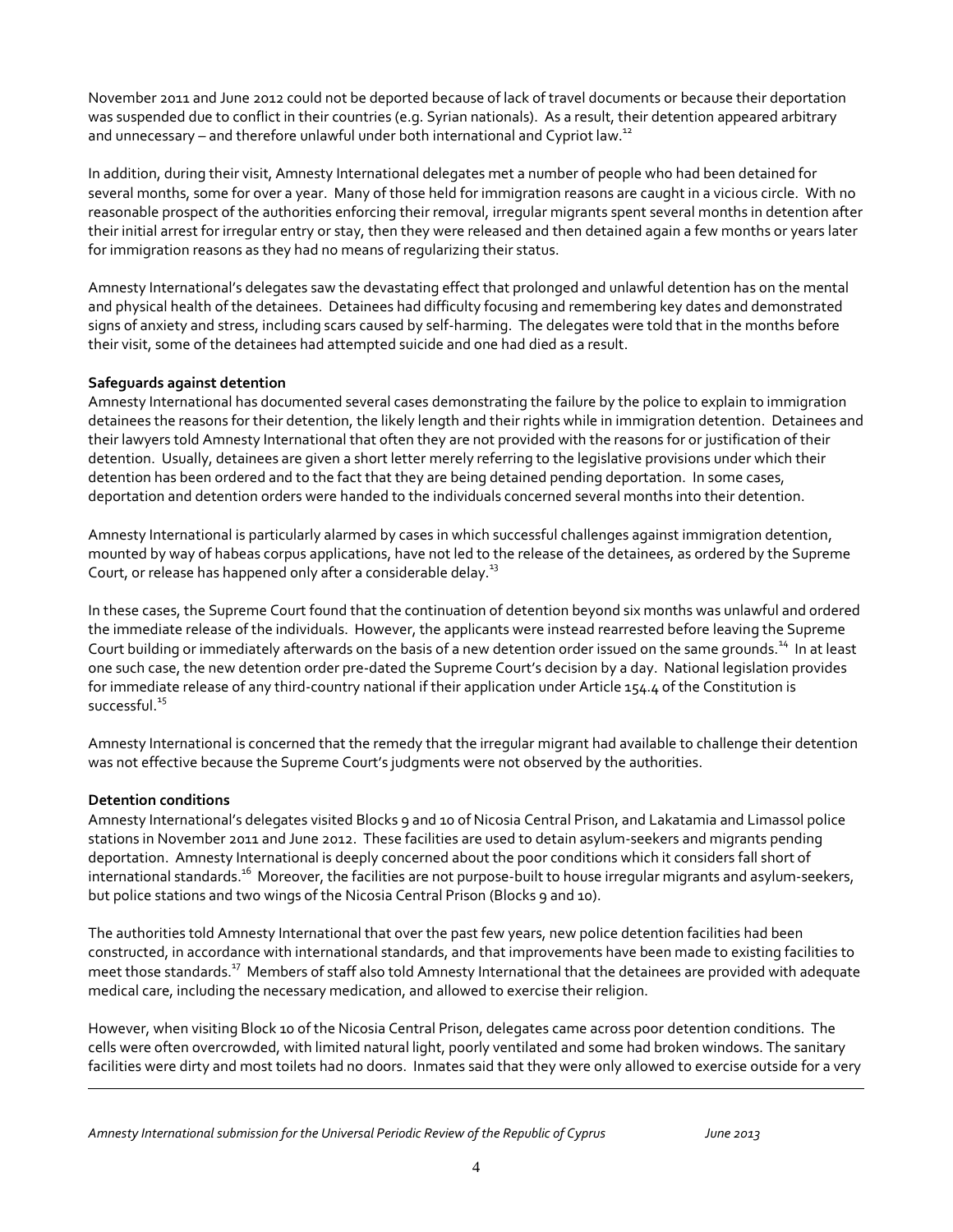short time.

The detention facilities in the police stations in Lakatamia and Limassol were set up to hold people for only short periods; however, detainees are being kept there for months. Neither facility has an open space for exercise or access to fresh air. In Limassol, people charged with criminal offences were being detained in the same wing.

None of the facilities visited had a resident doctor and Amnesty International's delegates heard many complaints about in adequate medical care. Detainees said that guards decided whether or not they needed to see a doctor or required hospital treatment. Inmates also complained about the poor quality of food. None of the facilities has a space for religious worship or recreation areas.

# RECOMMENDATIONS FOR ACTION BY THE STATE UNDER REVIEW

### **Amnesty International calls on the government of Cyprus:**

#### *Criminalisation of irregular entry and stay*

To repeal Article 18 ΟΓ (2) of Law 153 (I) 2011 that criminalizes irregular entry or stay by irregular migrants.

#### *Detention of asylum-seekers*

- To end the routine detention of asylum-seekers for immigration purposes in law and practise, in line with international standards which require that such detention is used only in exceptional circumstances;
- To ensure that the recourse to the Supreme Court regarding a decision rejecting an asylum application at the initial stage or at appeal level automatically suspends the implementation of a deportation order.

#### *Detention of irregular migrants*

- To ensure that other less restrictive alternatives to detention are always considered first and given preference before resorting to detention;
- To immediately release irregular migrants for whom the sole basis of detention is their removal from Cyprus when this cannot be implemented within a reasonable time;
- To ensure that the decision to detain irregular migrants is automatically reviewed periodically by a judicial body on the basis of clear criteria set out in law.

#### *Unaccompanied children migrants and families with children in irregular status*

To prohibit in law the detention of unaccompanied migrant children.

#### *Detention conditions*

 $\overline{a}$ 

- To ensure that conditions for irregular migrants and asylum-seekers held in immigration detention conform to international human right standards, including the UN Body of Principles for the Protection of All Persons under any Form of Detention;
- To ensure the prompt provision of proper medical examination and medical treatment, including psychological counselling where appropriate, whenever necessary and free of charge.

<sup>2</sup>A/HRC/13/7 paragraph 87.46 (Italy)

<sup>&</sup>lt;sup>1</sup> Report of the Working Group on the Universal Periodic Review of Cyprus 10 January 2010 (A/HRC/13/7 ). Paragraph 87.62 (Brazil). See also the Addendum to this report, A/HRC/13/7/Add.1, 15 March 2010.